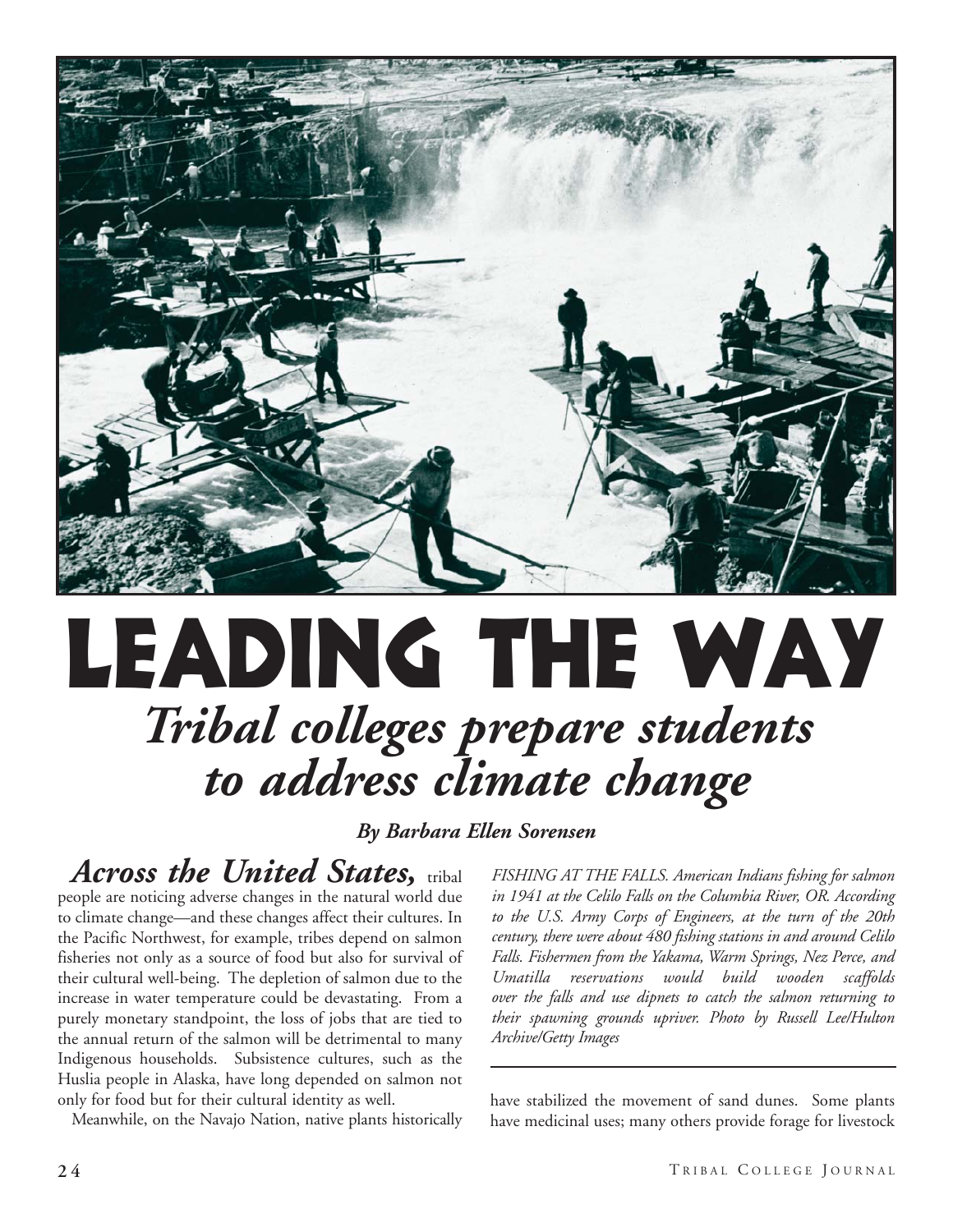as well as rabbits, foxes, and birds. People also use native plants such as yucca, snakeweed, and poliomintha (a purple sage from the mint family) for brushes, weaving dyes, and baskets. As invasive plants have moved into the area and precipitation levels have decreased, many native plants are struggling to survive. That means Navajos have a harder time finding the plants they have traditionally relied upon.

Sand dunes have begun shifting and spreading across the reservation, threatening to cover communities and closing highways. Recently, in Teesto, AZ, one sand dune moved 176 feet in one year. Currently, a movement of three feet in one windstorm is considered normal. This movement is also due to lack of rain, which is linked to climate change.

Today, tribal colleges and universities (TCUs) are developing and delivering the education and research opportunities needed to produce the next generation of American Indian science, engineering, and technology professionals dedicated to the study of climate change. Faculty and students are actively engaged in climate change science education through academic programs in biology, earth sciences, GIS, natural resources, and environmental sciences, as well as Native Science and American Indian Studies programs.

The faculty at many TCUs see themselves and their students as leaders and agents who can collaborate with tribal governments and communities to respond with solutions and innovative strategies to help Native communities adjust to the impacts of a changing climate.

#### **Climate Change Working Group**

In April 2011, the American Indian and Alaska Native Climate Change Working Group (AI/AN CCWG) convened for two days of intensive panels, presentations, round tables, and initiatives. This think tank of sorts is the brainchild of Haskell Indian Nations University's Dr. Daniel Wildcat (Yuchi member of the Muscogee Nation of Oklahoma). Established in 2003, the working group meets biannually.

Funded in large part by NASA, its goal is to raise awareness about the need for relevant education and research programs in TCUs. Ultimately, says Wildcat, its intent is to mentor the next generation of American Indian and Alaska Natives who are interested in the science, technology, engineering, and mathematic (STEM) fields.

*WILD RICE. White Earth Tribal and Community College student Lainey Fineday takes photographs of the flowering stage of wild rice on Lower Rice Lake. Photo by Dianne Kier*

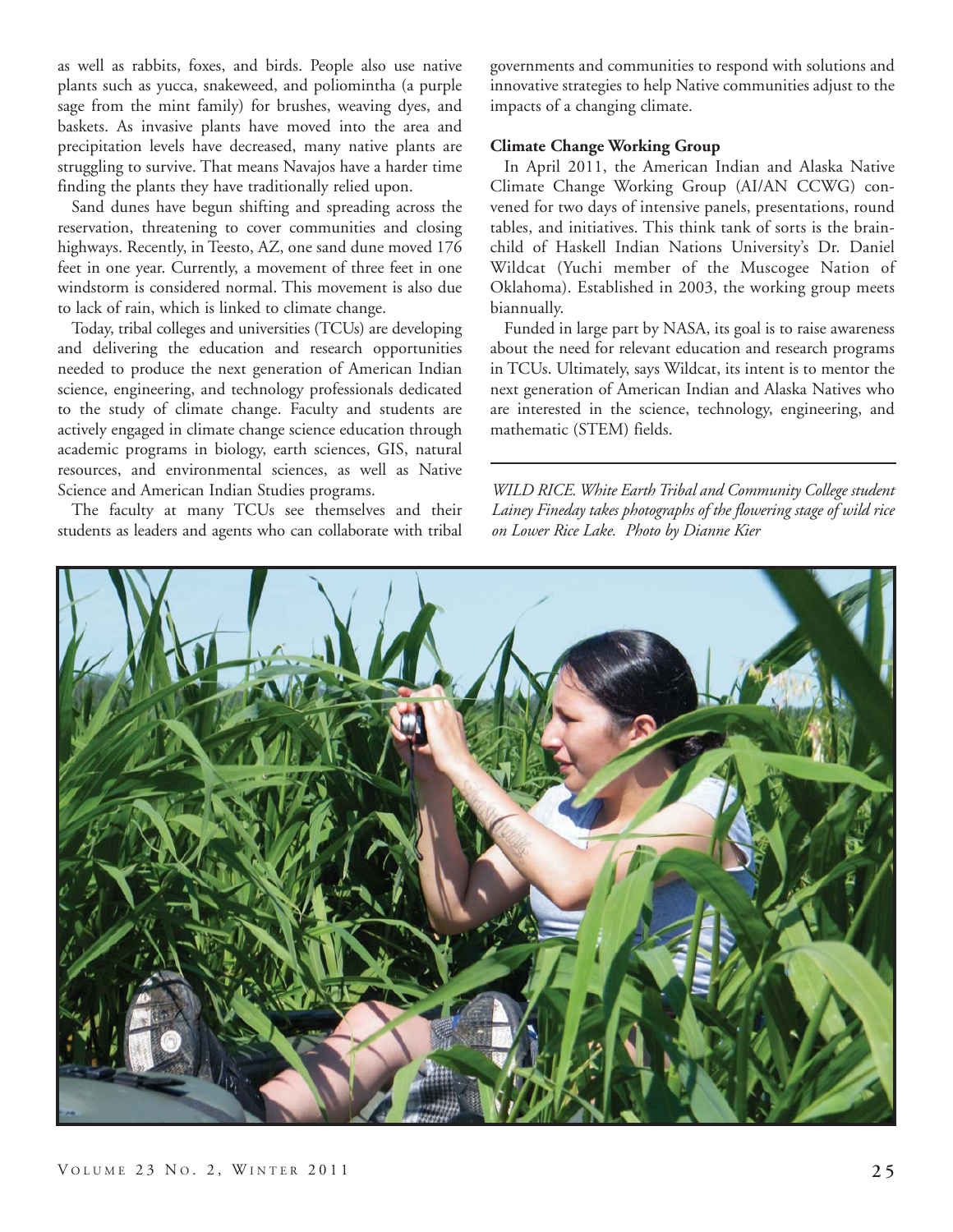Adaptation requires that communities observe what is happening in the natural world and react accordingly. This roughly translates to monitoring the changes and gathering tangible data, teaching others about what is happening, and using Indigenous knowledge systems to learn how to adapt to changes within the intricate web of the natural world.

Wildcat became involved with the first Impact of Changing Environments (ICE) on Indigenous People Symposium in June 2006. Funded by the National Science Foundationsponsored Center for Remote Sensing of Ice Sheets (CReSIS) program at the University of Kansas and Haskell Indian Nations University (Lawrence, KS), scientists and scholars gathered at the ICE symposium for three and a half days, exploring ways to help other Native people become more cognizant of the impact of climate change.

The working group is a TCU-centered network of governmental agencies and organizations, tribal and inter-tribal organizations, and nonprofit organizations that have a synergistic relationship. "The work we are doing is very important because I truly believe that as Native people, we are facing one of the most serious challenges we've ever known," he says. "We will see changes that are going to call on us to be super resilient and super adaptive."

Wildcat imagines that when the people living in the Northwest coast and the Arctic are flooded, there may not be places for them to move due to the "artificial borders and boundaries created by the Eurocentric philosophies and the governments they inspired."

"Where can we move if we do not have a relationship with the natural world?" he asks. "It will be one of our biggest challenges."

There are solutions, however. Native people need to come together to create their own institutions, he says. "Since we will be the first to experience climate change in ways that others will not experience it, we have to mobilize our Indigenous holdings, strengthen our cultural resilience and our traditions."

Climate change threatens sovereignty and cultural identities—and Wildcat says Natives need to be prepared for anything that might threaten their ways of life. "Our strength lies in our knowing that all things are connected. This includes the components of politics, economics, culture, and landscape," he says. "This interconnectedness is our hope. We have knowledge that will allow us to be better prepared than mainstream society."

### **Collaborative change**

For three years, Wildcat and Dr. Joane Nagel have co-directed a collaboration between Haskell Indian Nations University and the University of Kansas (KU). The Kansas National Science Foundation EPSCoR Haskell-KU Collaboration brings in Native students for an eight-week, paid climate change research internship at the Haskell Environmental Research Studies Climate Change Institute.

*"Native scientists have to be bilingual: proficient in the scientific language as well as proficient in the particular culture of their own communities."*

During the internship, students learn how to conduct scientific research and identify climate change-related research topics that are relevant to their communities, peoples, and homelands. Representing a variety of interdisciplinary fields, the tribal college students are taught to recognize what climate change is, says Wildcat. They also learn how to create a research project and to devise solution-oriented research that is compatible with their own Indigenous traditions.

Students are asked to do poster presentations and Power Point presentations. Those who complete these tasks are invited to return for a second year to learn about conducting the actual research and navigating academic research review boards.

"We want our Native students to leave with an understanding about climate change and have the knowledge to combat and address it," says Wildcat. "We have been very lucky in that we have had students who are engaged in sweet grass habitats; the adaptation of earth lodges, such as contemporary earth lodges; and studying the lifecycles of salmon, to name just a few."

In addition to Wildcat and Nagel's EPSCoR program, Dr. Bull Bennett (Mi'kmaq) of Kiksapa Consulting LLC, acquired funding from NASA and facilitated the 2011 NASA Summer Internship Research Experience in Geospatial Technology and Climate Change for Tribal College Undergraduate Students and Faculty. Kiksapa is an environmental science, geospatial, education, and institutional planning consulting company out of Mandan, ND. Bennett was recently appointed to the National Climate Assessment Development and Advisory Committee. In the coming months he will be working with others from around the country to develop the next National Climate Assessment report to the President and to Congress.

The 10-week NASA internship program focused on strengthening the understanding of research for TCU students and faculty. Participants learned about GIS technology, remote sensing, and climate change research specific to tribal lands.

## **The Wakarusa Wetlands**

The United States Indian Industrial Training School (as Haskell Indian Nations University was first known) opened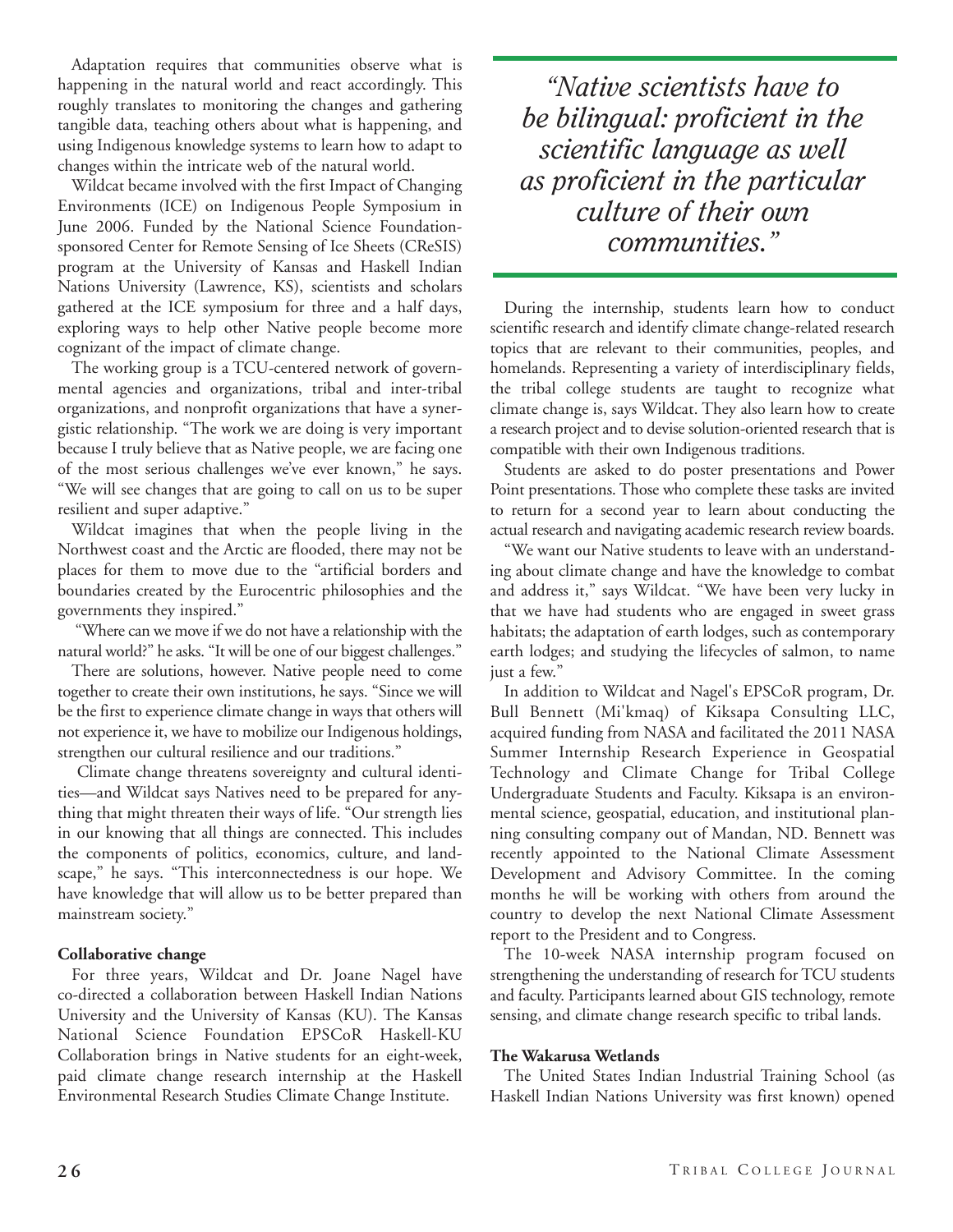

in 1884. The school was located on the Wakarusa Wetlands because White settlers did not want the land.

Acting as a sponge, the wetlands absorb water during heavy rains, and they play an important role in nature by acting as a buffer zone between the land and water. The wetlands of the Wakarusa River Valley are a refuge to 243 species of birds, 21 species of fish, 22 species of reptiles, and 26 species of plants.

The Wakarusa Wetlands are also one of the best mediators of climate change effects in northeast Kansas, says Wildcat. "The wetlands sustain an incredible diversity of life, including migratory birds," he says. "It is also the primary flood control feature we have on the landscape."

Currently, about 600 acres of this delicate ecosystem are threatened by plans to build a 6-to-10 lane highway called the South Lawrence Trafficway (SLT). According to Wildcat, this would be devastating.

Threatened by the impending SLT development, the Wakarusa Wetlands were the focus for another summer program at Haskell: the NSF-funded Native Peoples, Native Homelands: Using Geospatial Science to Build Capacity for Multidisciplinary STEM Research. To understand how all of these factors are interconnected—and how they affect the tribal community—groups of students worked in tandem to analyze the wetlands. Some built a rocket designed to fly over the wetlands with an attached camera. Others used GPS technology to characterize the wetlands and "ground truth" the camera's data.

Most remarkable of all, however, was what the summer program represented: "For the first time in recent tribal

*WETLANDS PROTEST. Students from Haskell Indian Nations University and Purdue University commemorated the 40th World Wetlands Day, Feb. 2, 2011. The students are protesting a proposed roadway through the Wakarusa Wetlands. Photo by Mike Caron, courtesy of the Haskell Wetlands Preservation Organization (WPO)*

college history," says Wildcat, "we had almost 60 tribal college faculty and students doing science research on our campus."

#### **Impacts on wild rice**

For his part, Michael Wassegijig Price (Wikwemikong First Nations) works to involve the community, as well as his students, when he teaches about the impacts of climate change.

"I encourage Native students to take a look at the environmental issues going on within their reservations and start brainstorming potential research topics from there," says Price, who helped facilitate the AI/AN CCWG. He is also the meeting coordinator at the University of Montana's College of Forestry and Conservation, where he is working on his doctorate. "Tribal colleges, which are generally located within the traditional homelands of each respective tribal nation, are the best institutional vehicles for connecting natural sciences with students and community."

During the summer of 2011, Price found himself working in Minnesota with Kiksapa Consulting, White Earth Tribal and Community College (Mahnomen, MN), and NASA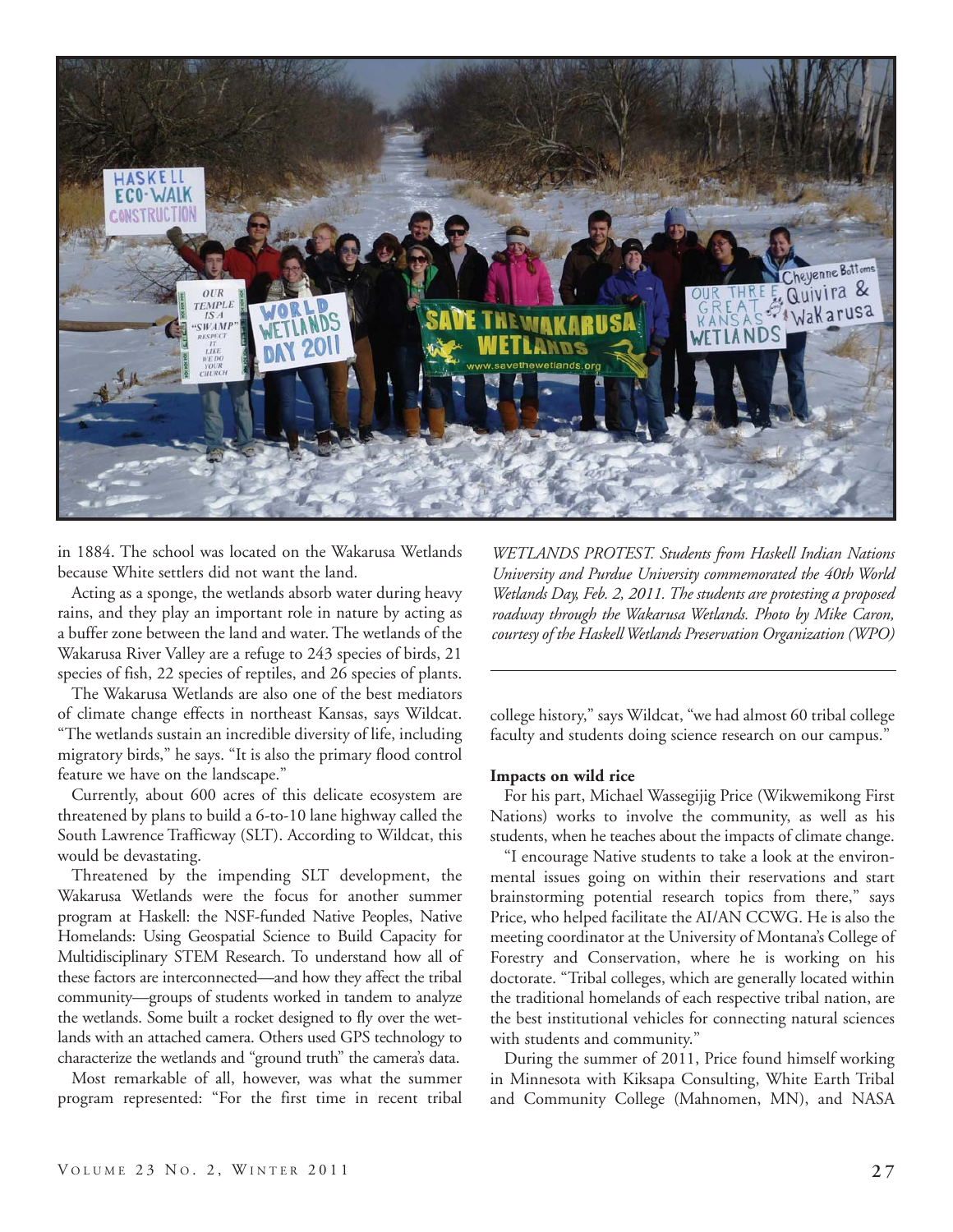

Goddard Space Flight Center to develop a Summer Research Experience (SRE) program aimed at satellite remote sensing technology and wild rice analysis. "Two students participated in the first-year program," he continues, "and it is my hope that many more students will want to pursue this type of research within their home communities."

Price is adamant when he says that it's very important for Native scientists to learn the technique of translating scientific jargon, graphs, and tables into everyday language so that tribal community members can be invested in the research taking place within their tribal lands. "There is a huge communication barrier that exists between the scientific community and the Native American community," he says. "Native scientists have to be bilingual: proficient in the scientific language as well as proficient in the particular culture of their own communities." The communication obstacle is not something that should be taken lightly, nor should it be overlooked, he says. "The impacts of climate change are or will be very localized," he says. "Different regions will be affected in different ways and at different rates. Tribal natural resources such as salmon fisheries on the Northwest Coast, buffalo rangelands of the plains, and sand dune accumulations in the Four Corners area are all potential target areas that could be impacted by regional climate change."

Speaking for his own region of the country, the midwestern

*FATHER AND SON. Michael Wassegijig Price (Wikwemikong First Nations) involves the local community, as well as his students, when he teaches about the impacts of climate change. Price and his nine-year-old son, Ché, are pictured here at a wild rice lake on the White Earth Reservation in Minnesota. Photo by Joe Allen*

United States, Price adds that wild rice in Minnesota and Wisconsin could be negatively impacted by increased precipitation and flood conditions. This has been predicted by scientists working on the Fourth Assessment Report of the Intergovernmental Panel on Climate Change. "Flooding and high water conditions in the spring and early summer can have detrimental effects on wild rice," he says, "especially during its vulnerable floating leaf stage in early June." Wild rice, or *manoomin*, is an important historical and cultural food source for Minnesota tribes, and it is sheltered by treaty laws.

Because climate change and the changing environment are inevitable, the best response is adaptation. "I think most people realistically believe that we will not curb our energy consumption rate enough to reduce carbon dioxide in the atmosphere," says Price. "So, now we're discussing how to adapt to an inevitably changing environment."

But even in Native communities, many people either don't believe climate change is real or else feel overwhelmed by the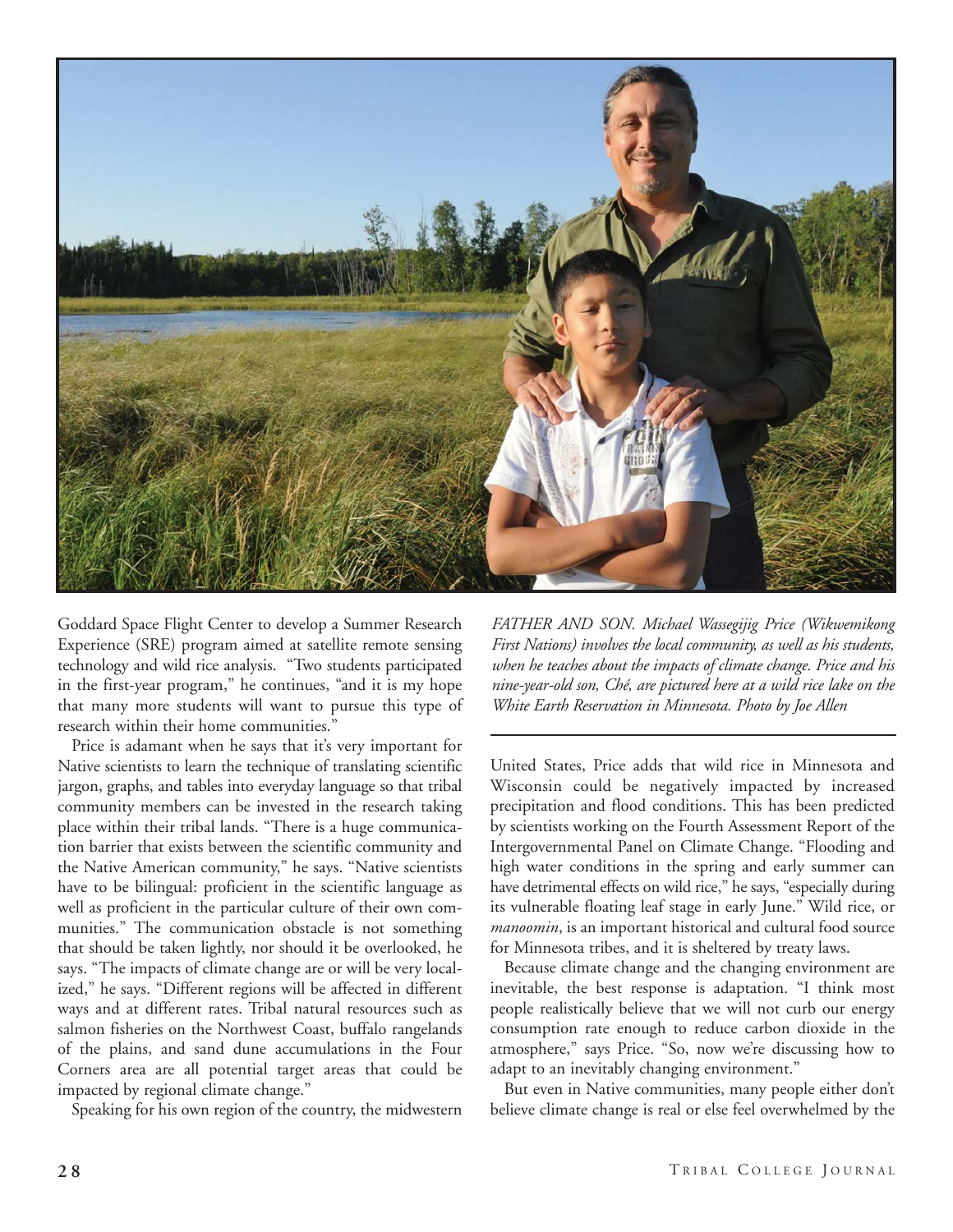enormity of the problem. And more often than not, people's attention is channeled, Price says, toward other pressing issues in their everyday lives.

Regardless, action is warranted. Price is unerringly pragmatic and unsentimental about the environmental future of the planet. "A species's ability to adapt to its surroundings will guarantee its survival, whether it is repopulating to new regions, changing behavior patterns, or evolving new traits," he says. "I see that most species, both plants and animals, will have the ability to adapt and survive, except those in critical habitat situations such as the polar bear." Climate change has created such a warming of the earth that many polar bear weaken and die after being stranded between melting patches of Arctic sea ice.

The species least likely to adapt and survive in the long term, Price says, is contemporary *homo sapiens*. That's due to consumptive culture and the manipulation and disintegration of the natural world for our comfort and benefit. "Human beings need a new world ethic and long-term vision for our co-existence on this earth," he says. "Otherwise, if we cannot contribute to the health and balance of the ecosystem, nature may select us for extinction. Who knows? That process may have already begun."

### **Keeping things in balance**

Ultimately, young people will lead the way toward physical and cultural adaptations as the planet and people's homelands change. They will need to rely not only on science and technical expertise but also on traditional stories and strong connections with the past.

Lainey Fineday was one of the first students to participate in the internship led by Michael Price at White Earth Tribal and Community College. She chose to conduct a geospatial analysis of Lower Rice Lake, one of the premiere wild rice producing lakes on the reservation. Because of the abundant stands of naturally occurring wild rice, Lower Rice Lake was specifically written into the Treaty of 1867, which guaranteed gathering rights to tribal members. Fineday's great-greatgrandfather, Chief Fine Day (Mino-ke-shig), was one of the original signatories of that treaty.

Now, not only is she receiving an education in geospatial sciences, she is also connecting with her ancestors who fought to protect the wild rice and preserve the gathering rights of their unborn generations. This dual outcome is the shining star for which many tribal colleges are reaching. TO

*Barbara Ellen Sorensen is former senior editor and writer for Winds of Change, the flagship magazine of the American Indian Science & Engineering Society (AISES). She now freelances and is pursuing her Master's Degree in Creative Writing (with an emphasis on creative nonfiction and poetry) at Regis University in Denver, CO.*

*For more information on climate change initiatives at tribal colleges, see Daniel Wildcat's article in TCJ, Vol. 20, No. 2.*